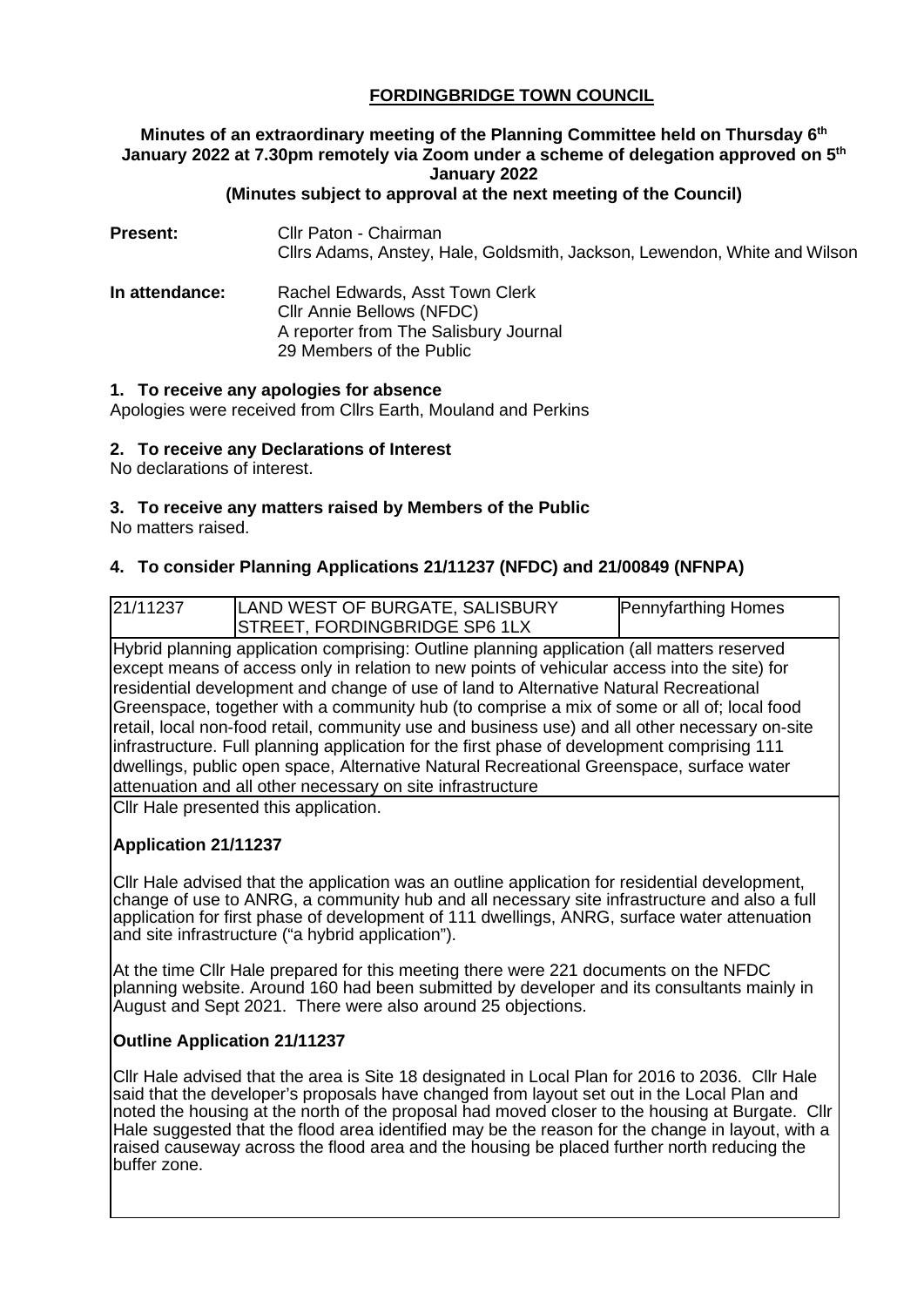# **Full Application 21/11237**

Cllr Hale summarised the details of the full application, its location, the areas of green space and noted it was very similar to the development that the developer, Pennyfarthing had already built. There are three main blocks on the development including flats and some bungalows. He talked through the detail of the elevations.

The details of the application are as follows:

- Full application for 111 new homes
- 9 x 1 bedroom apartments<br>• 12 x 2 bedroom apartments
- 12 x 2 bedroom apartments<br>• 34 x 2 bedroom houses
- 34 x 2 bedroom houses
- 41 x 3 bedroom houses
- 15 x 4 bedroom houses

Cllr Hale provided details of the drainage proposals and spoke about the ANRG which is principally in the northwest corner of the site and has a play area in the middle.

The road and causeway is part of the full application. Concerns have been raised about how this will look.

#### **Consultee Responses**

- **Archaeology** have said there is no evidence found so no further requirements.
- **The Conservation Officer's** report details concerns about loss of green space between existing rural properties and new development and also the height of the properties, which are raised up due to flood issues, and the closeness of the new housing to properties at Burgate, which would impact on listed buildings.
- **Cranborne Chase AONB's** main concerns relate to light pollution and the development generating additional visitors to the AONB.
- **The Ecologist's** report raises concerns regarding bats and badgers on the site and has requested additional bat and badger surveys.
- **Environmental Health** said no contamination was found on the site but raised concerns regarding noise and requested further noise assessment and an acoustic design statement due to the additional traffic that would be generated.
- **Fire and Rescue** responded with a standard letter regarding access to the site.
- **HCC Education** has indicated that it will need a £634,095 contribution for 33 additional primary school children. Unless this is provided they would object to the scheme.
- **HCC Highways:** The overall layout of the roads does match that set out in the Local Plan but they have asked for further details on phasing of link to A338 and the use of current access through Augustus Park.
- **HCC Water Management** has requested for more details regarding the flood modelling.
- **Rights of Way** HCC supports the proposed improvements to foot and cycle paths.
- **Strategic Housing** state that there is a requirement for 40% affordable housing.
- **Waste and Minerals** want more information and requested a full mineral report.

## **Public Responses**

Cllr Hale then summarised the main issues and concerns raised on the NFDC planning site by the public, which were as follows:

- Traffic through existing Augustus Park
- Noise affecting Augustus Park and existing Burgate properties<br>• Lack of amenities for new residents (doctors, dentists, schools)
- Lack of amenities for new residents (doctors, dentists, schools)
- Pollution and the increased carbon footprint arising from more development in this town
- Construction traffic using Fryern Court Road and Waverley Road<br>• The road in Augustus Bark not being wide enough for buses and
- The road in Augustus Park not being wide enough for buses and extra traffic

## **Information to be Provided**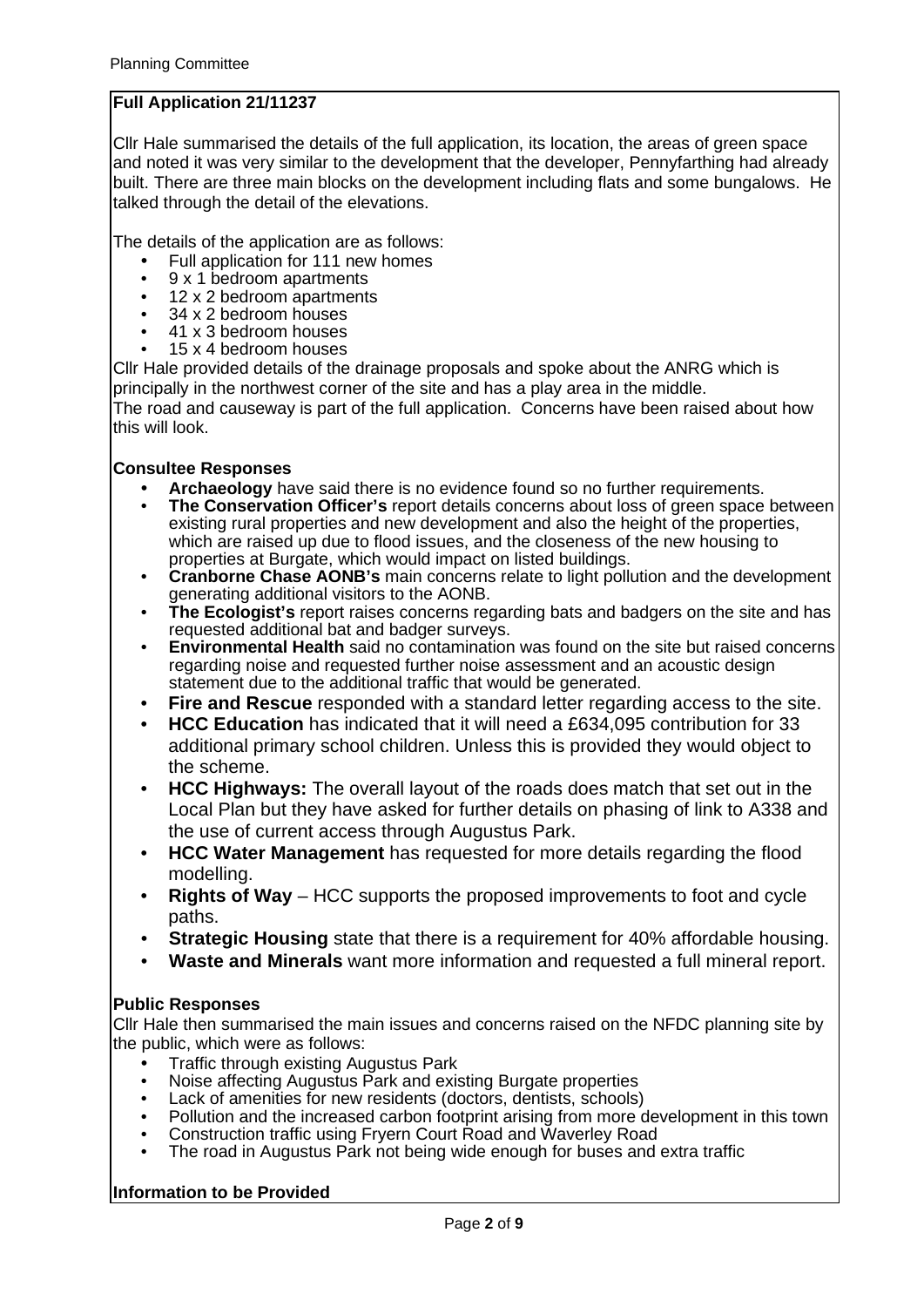Cllr Hale then summarised the information that he felt needed to be provided:

- Roads: How will link road be phased in relation to this scheme? HCC Highways have asked for more information and impact assessments. Will the construction traffic for the new development have to go through the existing development?
- Affordable Housing. How much will be provided? There is a statement in letter of  $14<sup>th</sup>$ September from the developer saying there is 'a policy compliant level of affordable housing will be provided in accordance with viability information to be submitted in due course'. This does not match the Strategic Housing requirement referred to earlier.
- The Conservation Officer has raised serious concerns regarding the proximity to existing properties and concerns as to how the damage to existing rural setting of Burgate might be reduced. The officer also has concerns regarding the height of the properties and the loss of the green space buffer.
- Additional information in relation to flood modelling, a mineral report, bat and badger surveys has been requested which should be available to the Town Council when considering the information.

Cllr Paton thanked Cllr Hale for his comments. She added that a resident had submitted some comments that would suggest that the NFDC should have given further consideration before including the site in the Local Plan. Furthermore, the highways report says that the access road from the A338 should be completed before any of the houses are occupied. If the site was to be developed in phases highways would want to see further reports as to how this could be achieved. Cllr Paton felt that there should not be any deviation from this and the road should be in place before any of the houses are occupied and, if nothing else, there should be a site access road for the development. The NFDC has suggested in a report that the scheme is laudable but Cllr Paton could not see how the scheme could be commended with so many design faults identified and information outstanding. The Local Plan recommended an access point to the site from Salisbury Road but did not recommend a roundabout and the highways authority were not contacted, which they should have been when the NFDC were looking at the Local Plan.

Cllr Jackson referred to the recently received objection from the National Park, as part of the proposed roundabout is in the National Park. He felt that there should have been consideration of the fact that part of the roundabout is in the National Park.

Cllr Anstey thanked Cllr Hale for his report. He added that comments had been submitted by consultees in respect of the relation to Upper Burgate that were reinforced by the environmental design report that said it is problematic in that it does not deliver an acceptable setting for heritage assets at Burgate Cross, a point that Cllr Hale had already identified. This area under the Local Plan had a gap of 145m between the settlements whilst this development proposal reduces the gap to 85m and this impact on the Burgate Cross area has already been highlighted by the NFDC planning officer and the Conservation Officer has also raised the impact on identified heritage assets. This and the other issues identified all suggest that there is a need for more information, surveys and modelling. However, what has been provided also causes concern. Cllr Paton added that in the information that became available late this afternoon there were concerns about the management of the ground and surface water and the winter water levels interfering with the ANRG use. Also, it was brought up about the development boundary and it is concerning that the planners merely want to discuss these issues as there is a principle of development accepted. If there is a principle of development accepted, the Town Council needs to be firm about the issues that it feels need to be addressed before any decision is made.

Cllr Wilson gave the following presentation.

- 1. Why a Hybrid Application
	- I object to the idea. It leaves the rest of the site with outline planning permission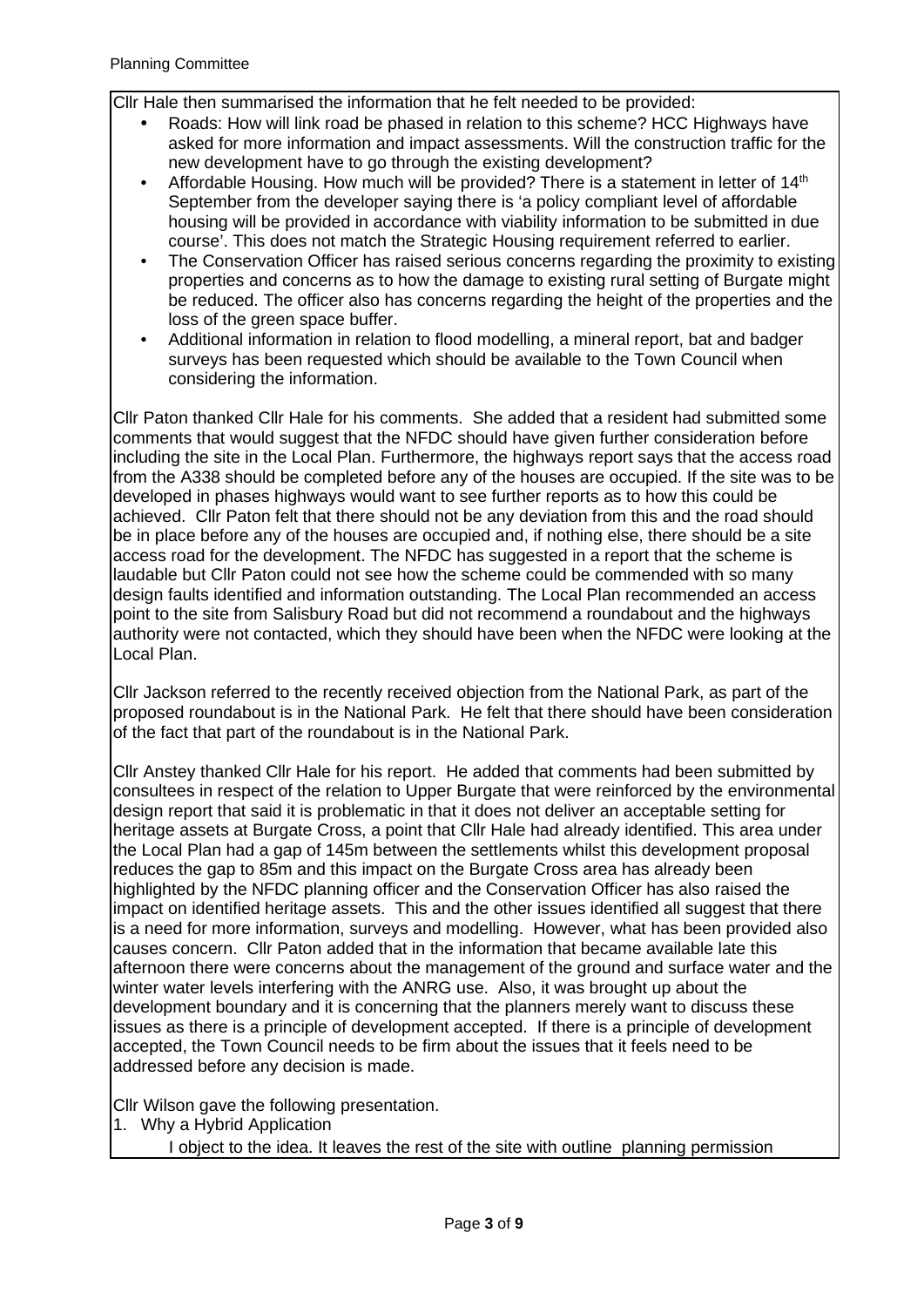The reserved matters can end up being markedly different from what was envisaged at the time outline. The outline plans, as they are, already take the number of dwellings to 531 when the Local Plan said 400.

Hybrid applications are not defined in statute it is the planning authority's discretion whether to accept such an application.

Why is the planning authority trying to "steamroller" the plans through?

- 2. The Local Plan shows a footpath from Fryern Court Road to a meadow with footpaths running round it for residents' use. This has not been included in the developer's application even though the applicant owns this land. Why is this not included in the application and what is the developer proposing to do with it?
- 3. The settlement boundary is very important to the character of Fryern Court Road. The boundary was put there for good reason. The application goes over the boundary by approximately 60 metres.
- 4. With no legal agreement in place we are not able to see the details of:
	- Affordable and social housing
	- Arrangements for the management and maintenance of Open Spaces
	- SuDs management arrangements.

The Town Council would wish to comment on these

5. Without some sort of business strategy we are not able to see if the Community Hub is viable or sustainable. Empty Shops and businesses are not good for any community

The Town Council would wish to comment on this.

- 6. The design and architecture of Phase 1 is not of the high standard anticipated by the National Planning Policy Framework National Design Guide 2019 (after Augustus Park was designed).
	- It's appearance does not reflect the heritage and character of the area, by reason of the increased levels making the height of the buildings appear as a cliff-face. In particular in the area now very close (which has moved) to the Glasshouse studios.
	- These designs are not responsive to their surroundings and nearby architecture. These designs are mostly of a standard type imported from developments in Dorset and Wiltshire.
- 7. The Conservation of Habitats and Species Regulations place significant responsibilities on NFDC as the competent authority for the protection of ecology. The Regulation requires authorities to undertake a Habitat Regulations Assessment' of the implications of the permission, if it is likely to have a significant effect on a European site.
	- It seems that our Local Planning Authority is not going to produce a Habitat Regulations assessment but will adopt the shadow assessment produced by the applicant.
	- This does not say much about NFDC's respect for our environment
- 8. Water Quality in the Solent Concerns about nutrients
	- NFDC are aware that: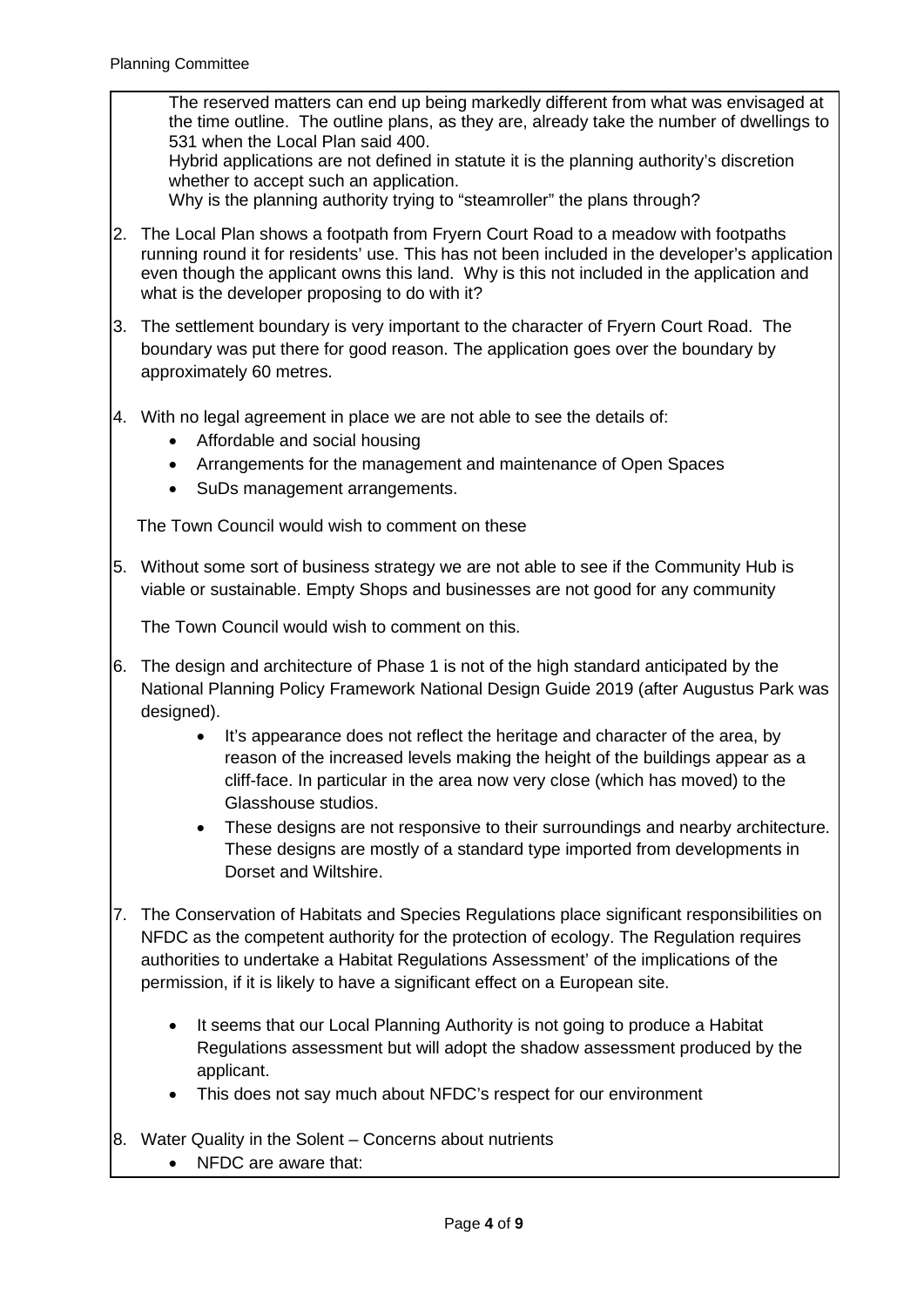- Mitigation for water quality is not secured at the present time but will be secured via a Grampian condition.
	- Thereby Planning permission can be granted

(SEPTEMBER 2019– INTERIM NITROGEN MITIGATION SOLUTION recommendation to NFDC Planning Cabinet)

- New Forest District Council's proposes that the wording of the Grampian condition should be:-
- 'The development hereby permitted shall not be occupied until:
- b) A mitigation package addressing the additional nutrient input arising from the development has been submitted to, and approved in writing by, the Local Planning Authority; That could be very expensive for the developer.
- I can see no correspondence indicating an agreement from the applicant to this condition which may incur a huge unknown cost to them. They have to agree to this condition. NFDC cannot just impose such a condition. If they do it will not be lawfully imposed or to put it another way there would be no such condition.
- 9. Loss of amenity for the residents of Whitsbury Road in terms of noise from Heavy Traffic and impact on Air quality caused by queuing traffic.

The road through to the A338 may never be built

- 10. Surface Water. The holding ponds will only slow the water being discharged into Sweatford Water. It will certainly end up there at some time.
	- Fordingbridge has regular incidents of groundwater flooding in particular Sweatford Water.
	- The excess from these ponds should only be discharged into a straight length of river.
	- Sweatford water has a right-angled bend that goes through a restricted bridge arch.
	- What happens if the holding ponds over flow. These ponds should be designed to flood onto a playing field or such like. We all know that the geology of this land makes surface water run off the top.
- Looking at the map you can see which way the water will go. Straight towards the Junior School

A resident said that the comments already made were extremely valid and she endorsed them. She added the NFDC Local Plan on page 24 has the policy STR1 'Achieving Sustainable Development' states meeting most development needs within settlement boundaries in a manner that is appropriate for and proportionate to the nature and size of the settlement and where there is or will be sufficient supporting infrastructure and services. The resident's opinion was this development when added to the other projected development adding 1,325 homes to the current number of approximately 3,000 homes goes directly against this policy, it is neither appropriate or proportionate to the size of Fordingbridge. The housing need that the Local Plan states is being met by the houses in Fordingbridge is to provide housing for Salisbury, Southampton and Bournemouth. Fordingbridge will become a dormitory town for those cities. She added again it stated in the Local Plan ensuring that new development that is adaptable to the future needs of the occupiers and future proofed for climate change and innovations in transport and communications technology – The resident noted that in its sustainability energy statement for this particular development that the developer has made a few simple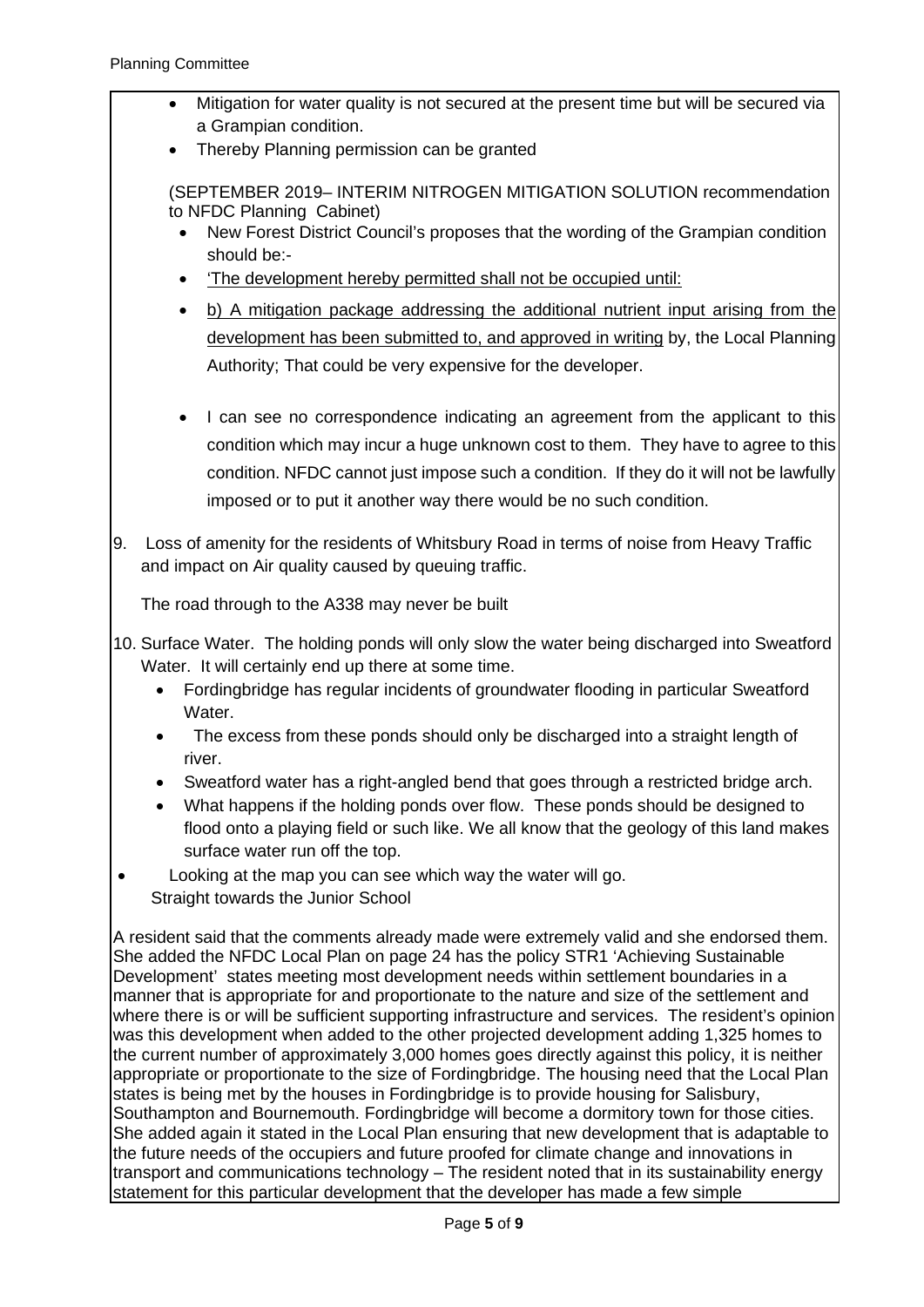#### Planning Committee

concessions to energy efficiency but not where it counts. They are aiming to achieve an energy efficiency performance of B on average. This is not good enough. We know from COP26 that climate change is here right now and these houses should be fully carbon neutral and zero energy at the point of build. There is no infrastructure even for constructive retrofitting for occupiers. The water drainage system includes and allowance for 40% for climate change impact. This is not good enough given the propensity of the area to flooding and the current level of the water table. It will not meet future climate change impact. Regarding traffic, the traffic plan assesses that for this development alone the amount of traffic using Whitsbury Road south of Augustus Park will increase by 57% and Alexandra Road by 37% including 73 HGV's per day. When taken alongside the traffic increase from the Tinkers Cross and Whitsbury Road developments this will create an 89% increase on Whitsbury road and 50% on Alexandra Road. These roads will be inundated by huge amounts of traffic, which will impact on residents. Whitsbury Road is effectively a single-track road with passing places and no through road at the end. Fordingbridge Town Design Statement, which was adopted as a supplementary planning document, appears to have been ignored by the NFDC in allocating the strategic sites around Fordingbridge. The design statement envisages up to 290 new houses between 2006 and 2026, 170 within the built-up area and the rest on new ground. It recommends this within the Burgate area with a number of recommendations that have been ignored, particularly to retain a gap between Tinkers Cross and Fordingbridge. The design statement delineates separate areas, Ashford, Tinkers Cross and Burgate. By allowing all of this development they will lose their distinction as separate hamlets.

Another resident commented on the fact that the proposed houses had moved towards existing dwellings, which was of concern. This will create noise and light pollution for existing dwellings. The new houses will also be closer to fields that contain chickens and cockerels which may cause noise issues for the proposed new houses. The resident was pleased that the Town Council had identified this as an area of concern. There does appear on the outline master plan put forward by the developer that some of the green space has been moved to address flooding issues that has reduced the gap between the proposed new and existing houses. The resident wondered whether the new houses could be located where originally suggested and still be in a location that would not be flooded.

Another resident expressed concerns regarding the traffic plan which he felt was impractical and relies solely on the fact of trying to encourage new residents to car share. That effectiveness will be evaluated by surveys and questionnaires after 300 houses have been built, which will be too late. He added that the transport plan shows a secondary street going out through Arch Farm Industrial Estate, which creates an additional danger. The turning into that estate is quite sharp and if there is lots of traffic turning into that it will potentially create additional problems on the A338. The ES document (chapter 10) lists a number of tables on average traffic flow over a 24-hour periods, one of which was taken as a base line in 2020 and one which was projected post development in 2025. On their own projected figures, the traffic increase on Whitsbury Road going south is 94.3%, which is horrendous. All the routes listed in those ES tables are increased. They do list a table of 2025 projections without development taking place where the traffic flow is even higher at 112%, which suggests that the modelling is unreliable and at fault. The resident added that raising the road on a causeway was unusual and that it suggested the proposed new houses were going to flood.

Cllr Paton added that the area that required a causeway is an area that is liable to flood part of which is supposed to be ANRG, which won't be usable for part of the year. There are many issues that still need to be addressed.

A resident of Augustus Park has major concerns about the width of Augustus Avenue and, if the road is to become a busy link road, the proximity of the housing to the road in an unsuitable way. In a cul-de-sac that is fine but some of the doors open almost directly on to the road. If you look at the design documents for the newer proposed development, the developer has taken into account that road will be busy and all the houses are off road on other cul-de-sac lanes and they don't have the same design. Augustus Avenue is poorly designed as a link road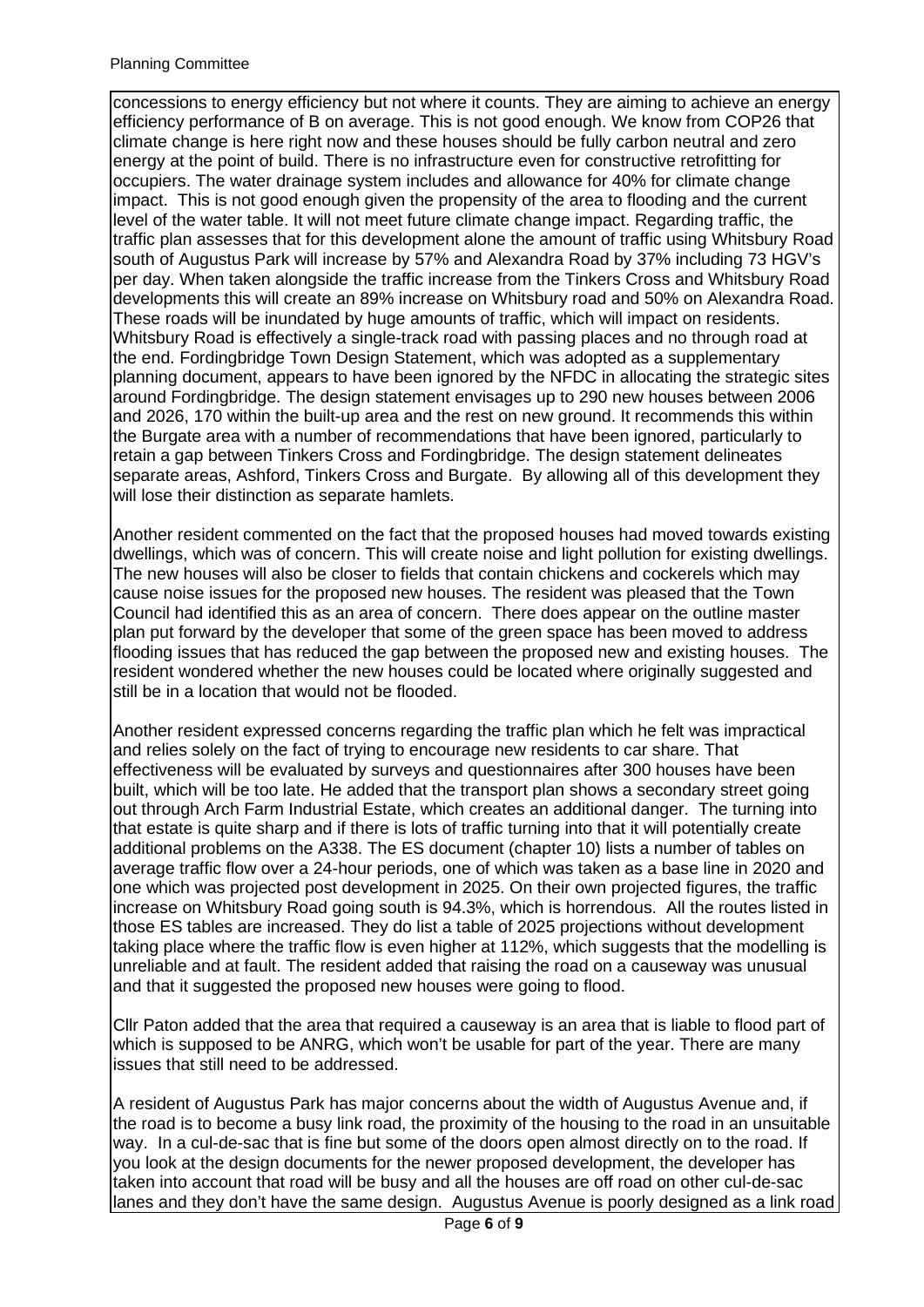and the resident was concerned that this has not been taken into account and there will be a lot of vehicles including buses and potentially construction traffic, where people's houses are right on the road. Another neighbouring resident shared these concerns and also noted a recent comment made by Steve Avery from the National Park who said that this area was already over-developed and further dense development should not be allowed, which is what's being proposed. Moreover the proposed ANRG is not practical and there is already a suggestion that this is going to be altered in Tinkers Cross. The resident also had concern regarding pollution and that there had been no consideration regarding carbon neutral housing. Even efficient boilers produce too much carbon and given the proposed number of homes this impact would be considerable.

Another resident noted that the area had been identified for development but felt that no decision on the hybrid application should be made until the access from the A338 is approved. The National Park are opposed to a roundabout so other means of accessing the A338 would need to be considered. If there is achievable access and the land is developed with 500 houses, there would be no way to come out from the development other than through Augustus Park and on to Whitsbury Road. With the projected 400 houses on the other side of Whitsbury Road and other development there could be the car users of 1,000 houses coming out on to Whitsbury Road. The resident believed that both applications should be refused but a decision would need to be made on the National Park application first. Another resident reiterated these concerns and said the access on the A338 was critical and had to be addressed first, noting the current pressure on Waverley Road from the existing new development.

Another resident who lives in Upper Burgate expressed concerns regarding the reduction of the buffer zone and noted that the water table where his property is located is high and his property has suffered flooding in wet weather. He was concerned that this issue would be exacerbated by the proposed new development. He felt that the proposed design was old fashioned and used a lot of concrete in the foundations, whereas the houses could be built on post and rail (as they are in North America) effectively on stilts so flood water does not flood the houses and the water drains away underneath the properties. The proposed houses have no provision for bult in solar panels, photo voltaic tiles. Following COP 26 new regulation are likely to come in and the developers should reconsider their housing design for something that is fit for purpose for the next 50 years. The developer should consider building in wood, which is sustainable, renewable and highly insulative instead of bricks, tile and concrete which us a huge amount of energy.

All Councillors present recommended REFUSAL under PAR4, because

- the area is liable to flooding and the current arrangements to prevent flooding are inadequate,
- the ANRG will be under water for much of the year,
- the movement of the site up towards Fryern Court Road at Burgate is incorrect; we must keep that gap otherwise the hamlet of Burgate will be connected to the main town of Fordingbridge (urban sprawl).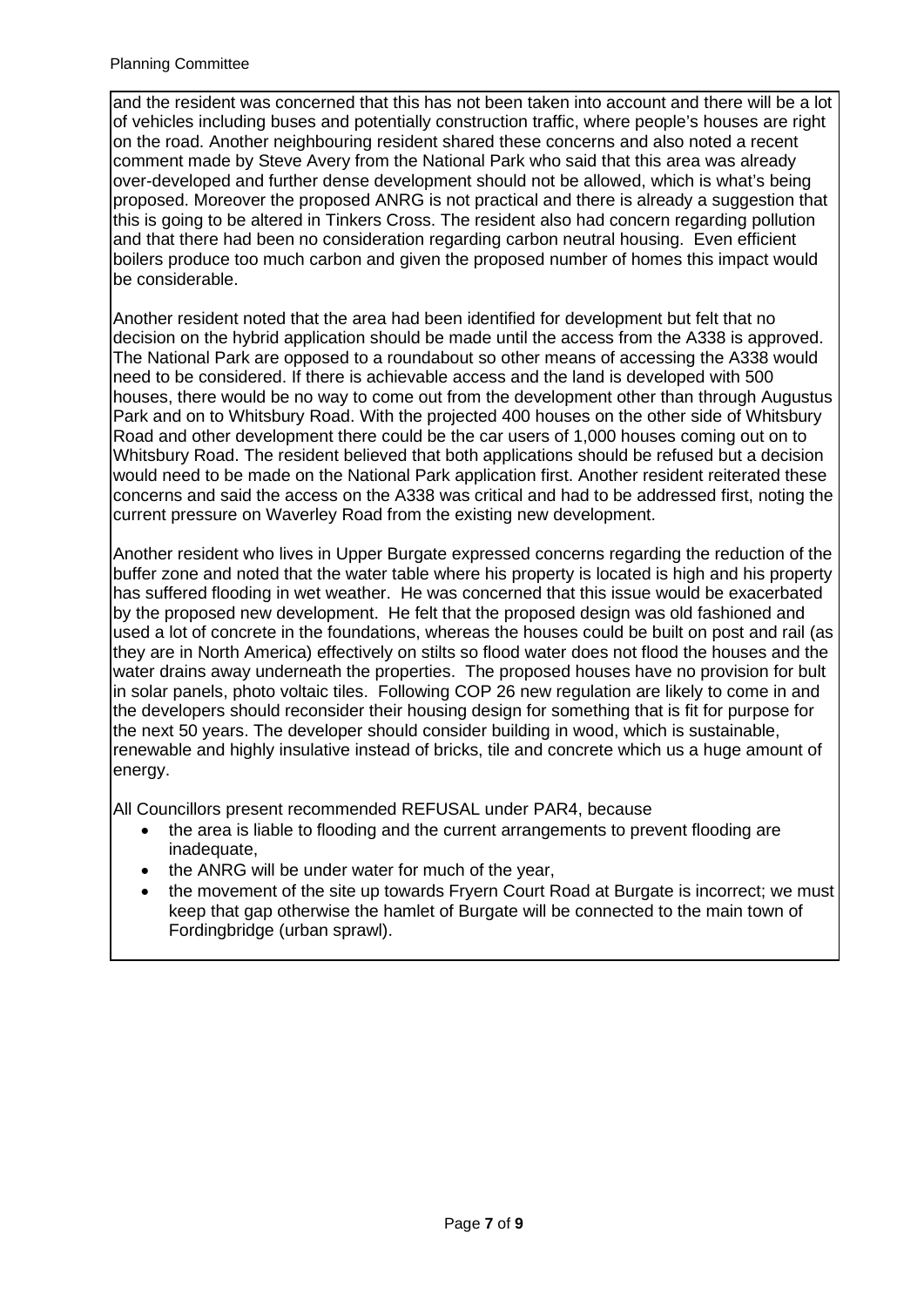| 21/00849 | Land At A338 Salisbury Road, Upper Burgate,<br>Fordingbridge | <b>Pennyfarthing Homes</b> |
|----------|--------------------------------------------------------------|----------------------------|
|          |                                                              |                            |

Full planning application for alterations to the A338 Salisbury Road (within the public highway) to form part of a roundabout to provide access to land at Burgate, to the north of Fordingbridge (allocated for residential led development through Policy SS18 by New Forest District Council) Cllr Hale presented this application.

## **Application 21/00849**

Cllr Hale advised that this was a full application for alterations to A338 Salisbury Road to form roundabout to provide access to land at Burgate. A lot of the issues have been discussed as they relate to the previous application discussed, however there are 77 documents on Planning Portal: 7 Drawings, 61 Background Papers and 1 objection from resident. The proposed roundabout is slightly in the National Park. Most of the documents relate to the flow of traffic. Cllr Hale noted the proposed trees and water in the proposed design.

# **Consultee Responses**

- **The Archaeologist** had no objection as there was unlikely to be remains in this area
- **The Tree Officer** had no objection as there are no tree preservation orders
- **Natural England** had no objection subject to there being appropriate mitigation
- **The Landscape Officer** objected due to the appearance of the roundabout on the wider rural scene and its encroachment into the National Park. The roundabout will be visible from a wide area.
- **The Conservation Officer** objected as the roundabout will have a major impact on the Burgate street scene and adjacent listed properties
- **Highways** felt the layout of the roundabout is acceptable but expressed concerns about drainage, the attenuation pond, and planting

Cllr Paton thanked Cllr Hale and reported that in the latest Urban Design Statement (comments from Environmental Design Team  $6<sup>th</sup>$  January 2022) there were comments about the lighting on the roundabout, the vegetation and the impacts on the SSSI and the National Park and they also weren't happy with the fences that were going to be put up to protect the properties there, saying that they don't fit the countryside scene and also the pumping station sited near the Augustus Park and its impact. Cllr Paton said that at this time, she doesn't think the roundabout is sufficiently designed to be accepted where it is. A roundabout was not specified in the Local Plan. However, without the access route there, there should be no development.

A member of the public asked if there was any update on the dumping of spoil on this site. Cllr Paton reported that it was being dealt with by the NFDC.

Cllr Lewendon noted that concerns had been raised by the consultees regarding cars heading out onto roundabout with their lights shining eastwards across the open space. A resident commented that in addition to headlights there will also be lighting to light up the roundabout itself. Another resident mentioned the impact of the lighting of the development on the dark sky area at Cranborne Chase.

Cllr Goldsmith said the town needs a roundabout or an alternative to route traffic away from High Street.

A resident neighbouring the site felt that the roundabout was too large and could be reduced in size.

All Councillors present recommended REFUSAL under PAR4, because it's a really ugly thing and the lighting alone is going to create so much trouble.